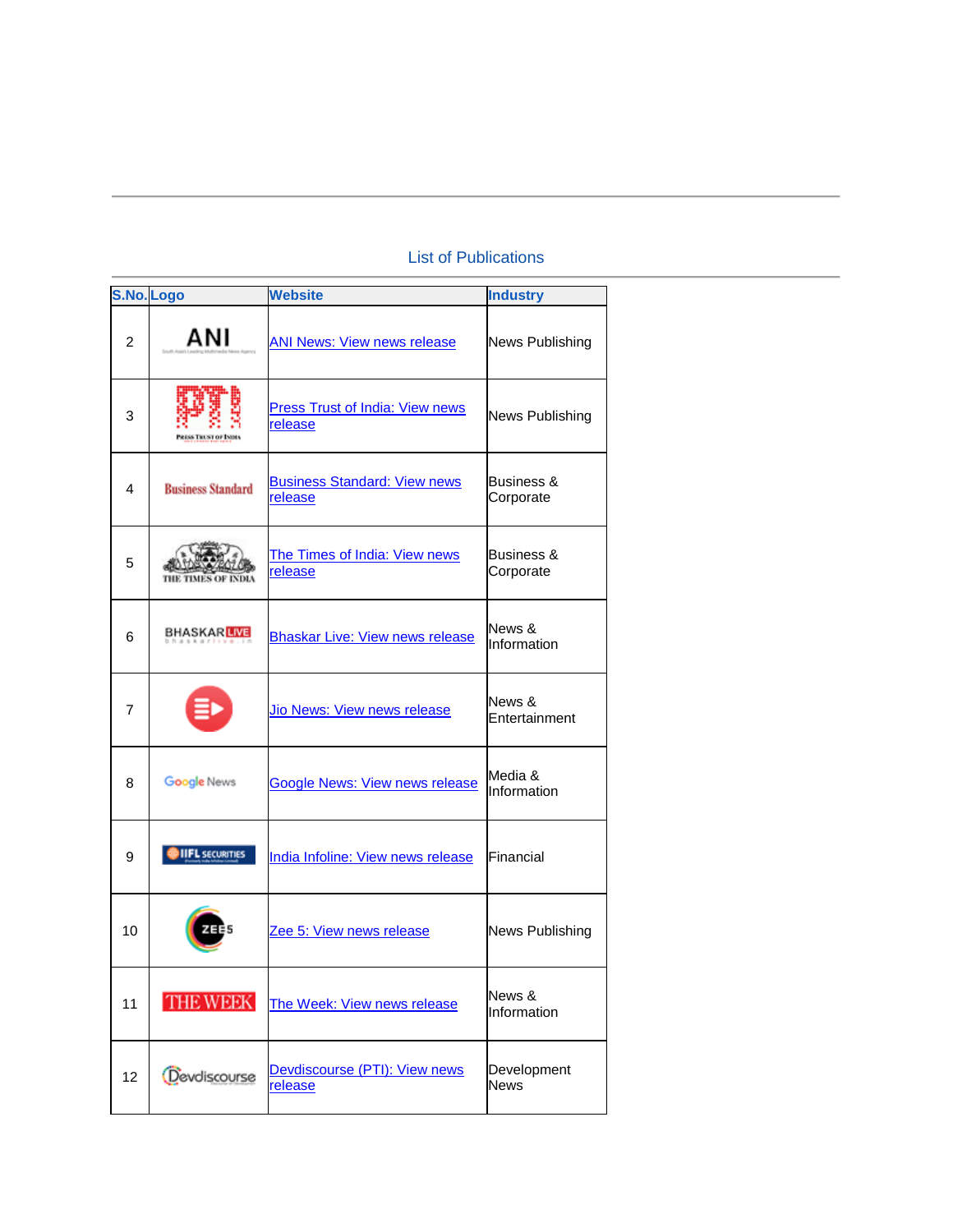| 13 | <b>ThePrint</b>                 | The Print: View news release                                       | Business                    |
|----|---------------------------------|--------------------------------------------------------------------|-----------------------------|
| 14 | The Asian<br><b>hronicle</b>    | The Asian Chronicle: View news<br>release                          | News &<br>Information       |
| 15 | लोकामत जन्म                     | Lokmat Times: View news release News Publishing                    |                             |
| 16 | <b>EXERC</b><br><b>EXERCISC</b> | <b>Big News Network: View news</b><br>release                      | Media &<br>Information      |
| 17 | newKerala.com                   | New Kerala.com: View news<br>release                               | News Publishing             |
| 18 | <b>ASIAN</b><br><b>NEWS</b>     | <b>Asian News: View news release</b>                               | Business                    |
| 19 | <b>ET PUNJAB NEWS EXPRESS</b>   | <b>Punjab News Express: View news News &amp;</b><br><u>release</u> | Entertainment               |
| 20 |                                 | <b>HT Syndication: View news</b><br><u>release</u>                 | Media &<br>Information      |
| 21 | ∘PO≺!                           | <b>Opoyi: View news release</b>                                    | News &<br>Entertainment     |
| 22 | webindia <sub>123</sub>         | WebIndia123: View news release News Publishing                     |                             |
| 23 | The Coual Post                  | <b>The Covai Post: View news</b><br><u>release</u>                 | South Indian<br><b>News</b> |
| 24 | <b>a</b> daily hunt             | Daily Hunt: View news release                                      | News &<br>Information       |
| 25 | <b>British News</b>             | <b>British News Network: View news</b><br><b>release</b>           | <b>Business Services</b>    |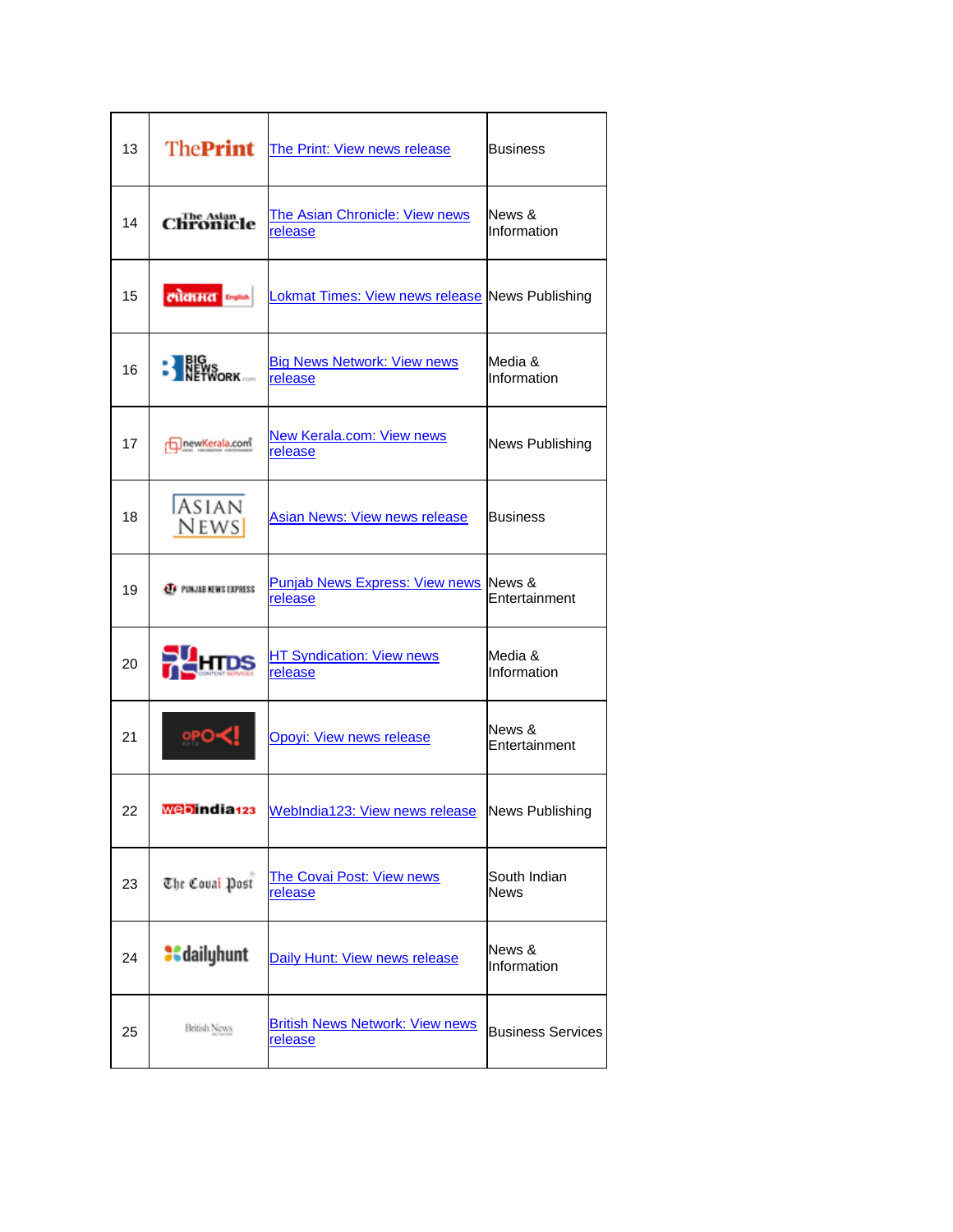| 26 | H. indig                     | India Herald: View news release                                              | South Indian<br>News   |
|----|------------------------------|------------------------------------------------------------------------------|------------------------|
| 27 | <b>LATEST<mark>LY</mark></b> | <b>Latestly: View news release</b>                                           | Media &<br>Information |
| 28 | <b>LANDNEWS</b>              | Sri Lanka Island News: View news News<br><u>release</u>                      |                        |
| 29 | FRANCE                       | France Network Times: View news News & Opinion<br>release                    |                        |
| 30 | THE HEADLENES OF TODAY       | <b>Headlines of Today: View news</b><br>release                              | <b>Business News</b>   |
| 31 | iñect                        | The Connect TV: View news<br>release                                         | <b>Business News</b>   |
| 32 | <b>World News Network</b>    | <b>World News Network: View news</b><br>release                              | News &<br>Information  |
| 33 | <b>GADGET 2.B</b>            | Gadget2.in: View news release                                                | News Publishing        |
| 34 | Birmingham                   | <b>Birmingham All News Network:</b><br>View news release                     | <b>Business News</b>   |
| 35 |                              | <b>England NEWS PORTALL England News Portal: View news</b><br><u>release</u> | News &<br>Information  |
| 36 | <b>HKG News</b>              | <b>HKG Daily News: View news</b><br>release                                  | <b>Business</b>        |
| 37 | VISHVA<br><b>IMFS</b>        | <b>Vishva Times: View news release</b>                                       | News &<br>Information  |
| 38 | Indian Economic Übserver     | Indian Economic Observer: View<br>news release                               | Business &<br>Economy  |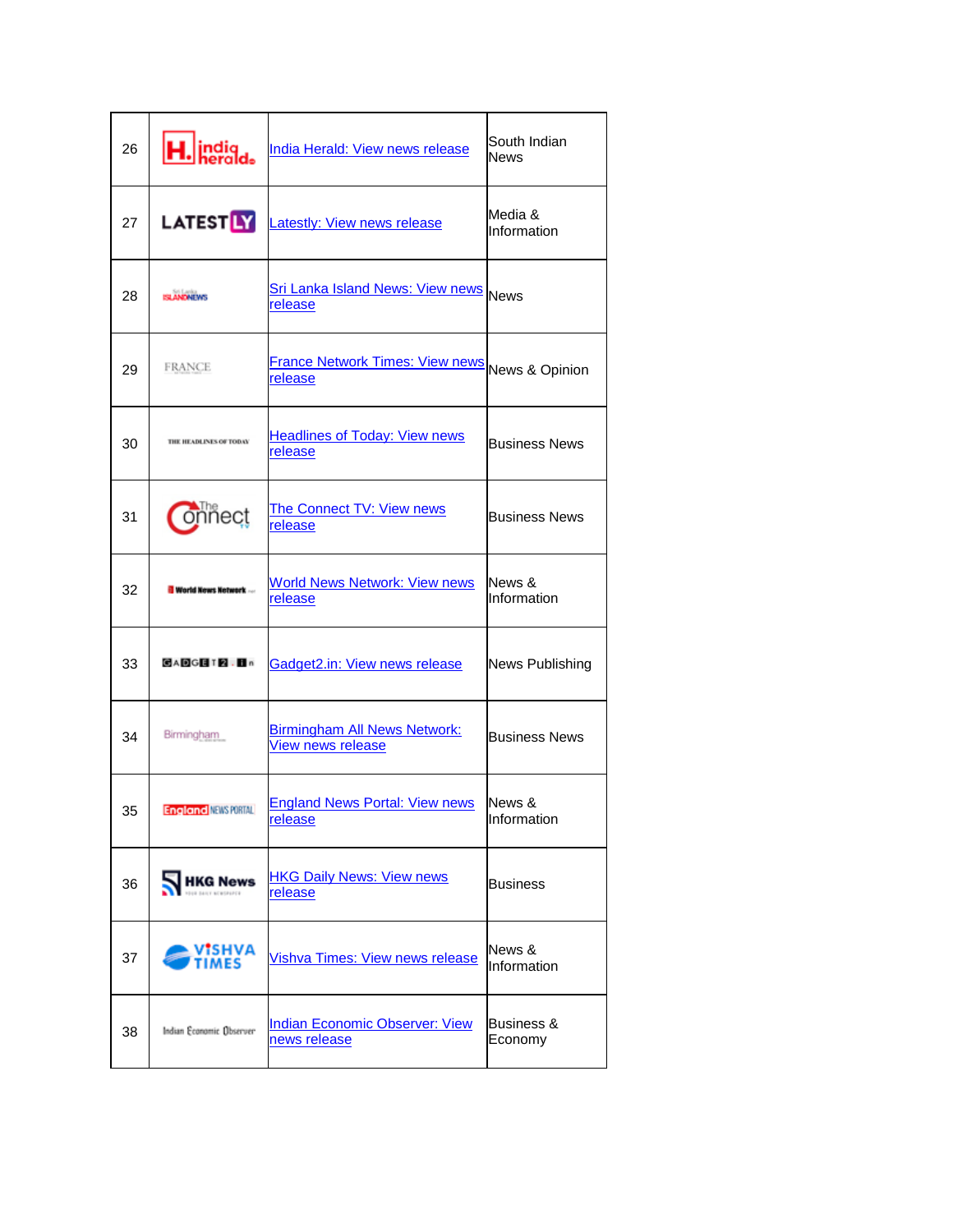| 39 | capitol hill reporter         | <b>Capitol Hill Reporter: View news</b><br>release    | <b>Business</b>                   |
|----|-------------------------------|-------------------------------------------------------|-----------------------------------|
| 40 | <b>American News</b>          | <b>East Coast American News: View</b><br>news release | <b>Business Services</b>          |
| 41 | BreakingNews                  | <b>Florida Breaking News: View news</b><br>release    | <b>Business News</b>              |
| 42 | Gujarat   ગુજરાત સમાચારી      | Gujarat Samachar: View news<br>release                | <b>Business</b>                   |
| 43 | <b>India News</b><br>Republic | <b>India News Republic: View news</b><br>release      | <b>Business News</b>              |
| 44 |                               | <b>India Online News: View news</b><br>release        | News &<br>Information             |
| 45 | Vews<br><b>Control Room</b>   | <b>News Control Room: View news</b><br>release        | News &<br>Information             |
| 46 | SMALL BUSINESS<br>Cate        | <b>Small Business Cafe: View news</b><br>release      | Business &<br>Startups            |
| 47 | The Eastern Derald            | <b>The Eastern Herald: View news</b><br>release       | <b>Business &amp;</b><br>Startups |
| 48 | The-Good<br>News              | The Good: View news release                           | <b>Business</b>                   |
| 49 | THE INDIAN NEWSIER            | The Indian News Hub: View news<br><u>release</u>      | News Publishing                   |
| 50 | <b>BRITISH COLUMBIA TIMES</b> | <b>British Columbia Times: View</b><br>news release   | Business &<br>Corporate           |
| 51 | Mountain View SENTINEL        | <b>Mountain View Sentinel: View</b><br>news release   | News                              |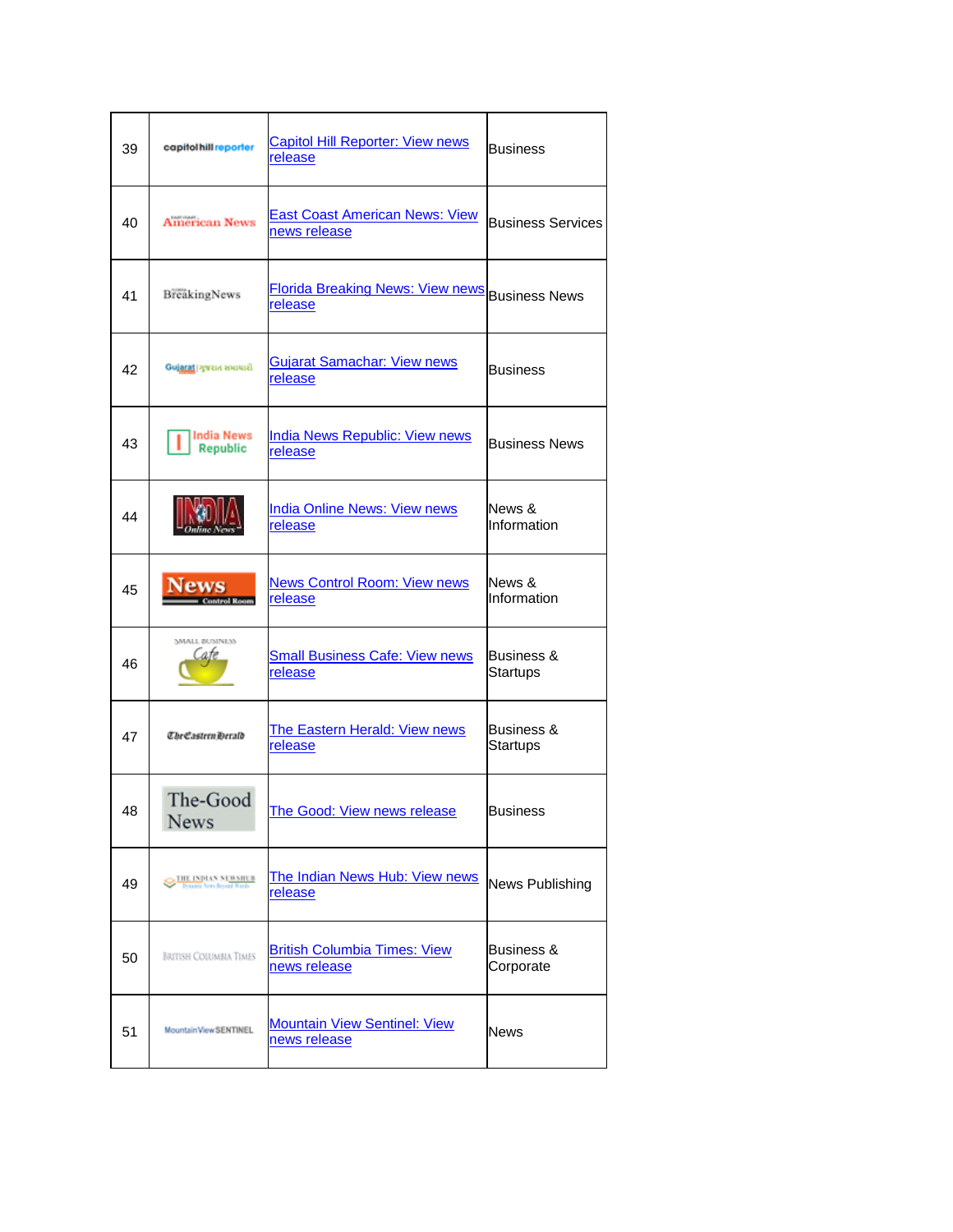| 52 |                                                     | Rashtra News: View news release News                    |                          |
|----|-----------------------------------------------------|---------------------------------------------------------|--------------------------|
| 53 | <b>Report Story</b><br>Great Stories Begin Here     | <b>Report Story: View news release</b>                  | <b>Business Services</b> |
| 54 | <b>N</b> Opera News                                 | Daily Advent: View news release                         | <b>Business</b>          |
| 55 | London Channel News,                                | London Channel News: View news Business &<br>release    | Corporate                |
| 56 | ews wwc                                             | <b>News WWC: View news release</b>                      | News & Trends            |
| 57 | <b>PLANET REPORT</b><br>GOING ANYWHERE STARTS HERE! | <b>Planet Report: View news release News Publishing</b> |                          |
| 58 | Che Cruth One                                       | The Truth One: View news release                        | News &<br>Information    |
| 59 | <b>EARTH NEWS4U</b><br>Be earth friendy.            | Earthnews 4 u: View news release News Publishing        |                          |
| 60 | MangaloreMirror.com                                 | <b>Mangalore Mirror: View news</b><br>release           | News Publishing          |
| 61 | <b>MALITET SECCELLS</b>                             | <b>Market Shockers: View news</b><br>release            | <b>Business News</b>     |
| 62 | ိွိ Bulletins                                       | <b>Media Bulletins: View news</b><br>release            | <b>News</b>              |
| 63 | <b>Barhi Live</b>                                   | <b>Barhi Live: View news release</b>                    | News &<br>Information    |
| 64 | <b>Canewz</b>                                       | e2newz: View news release                               | News & Opinion           |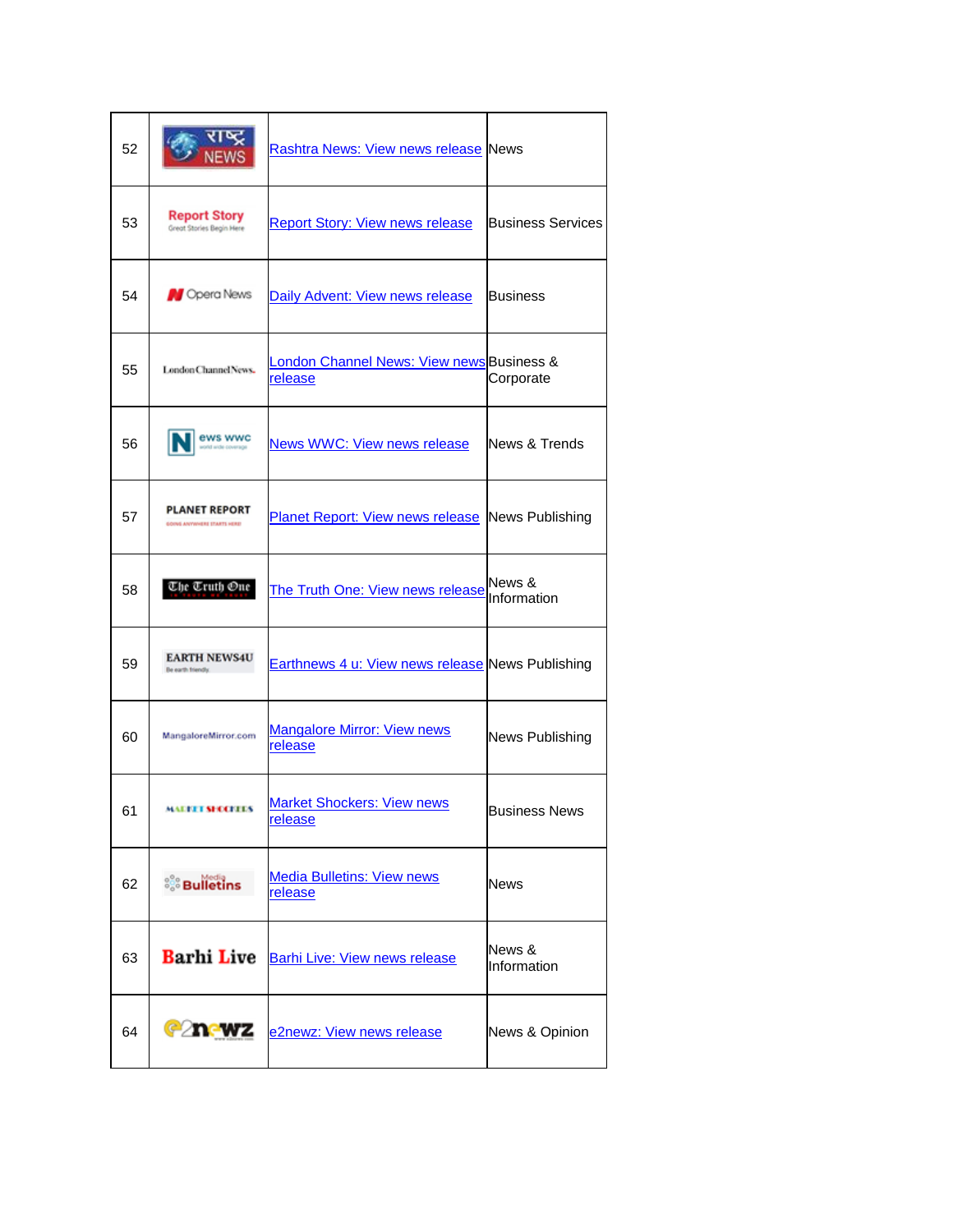| 65 | <b><i>O</i></b> Indian News Network              | <b>Indian News Network: View news</b><br>release   | <b>News</b>                        |
|----|--------------------------------------------------|----------------------------------------------------|------------------------------------|
| 66 |                                                  | Mediawala: View news release                       | Media &<br>Information             |
| 67 |                                                  | <b>News Hyjack: View news release</b>              | News & Opinion                     |
| 68 | NYOOOZ                                           | <b>Nyoooz: View news release</b>                   | <b>News</b>                        |
| 69 | <b>M</b> PunjabNewsline                          | <b>Punjab Newsline: View news</b><br>release       | News &<br>Information              |
| 70 | CDPel<br>Fledia                                  | <b>TDPel Media: View news release</b>              | <b>Business &amp;</b><br>Corporate |
| 71 | TECHNO BHASKAR<br>Latest News Right In Your Hand | <b>Techno Bhaskar: View news</b><br>release        | News Publishing                    |
| 72 | <b>A</b> Trade Brains                            | <b>Trade Brains: View news release</b>             | <b>Business &amp;</b><br>Corporate |
| 73 | US WORLD TODAY                                   | <b>US World Today: View news</b><br><u>release</u> | News Publishing                    |
| 74 |                                                  | <b>National Wizz: View news release</b>            | Media &<br>Information             |
| 75 | <b>IGRED EXAMPLE</b>                             | Sangbad Ekalavya: View news<br>release             | Business &<br>Corporate            |
| 76 | THE BUSINESS                                     | <b>The Business Daily: View news</b><br>release    | <b>Business</b>                    |
| 77 | <b>Bharatha News</b>                             | <b>Bharatha News: View news</b><br><u>release</u>  | <b>Business Services</b>           |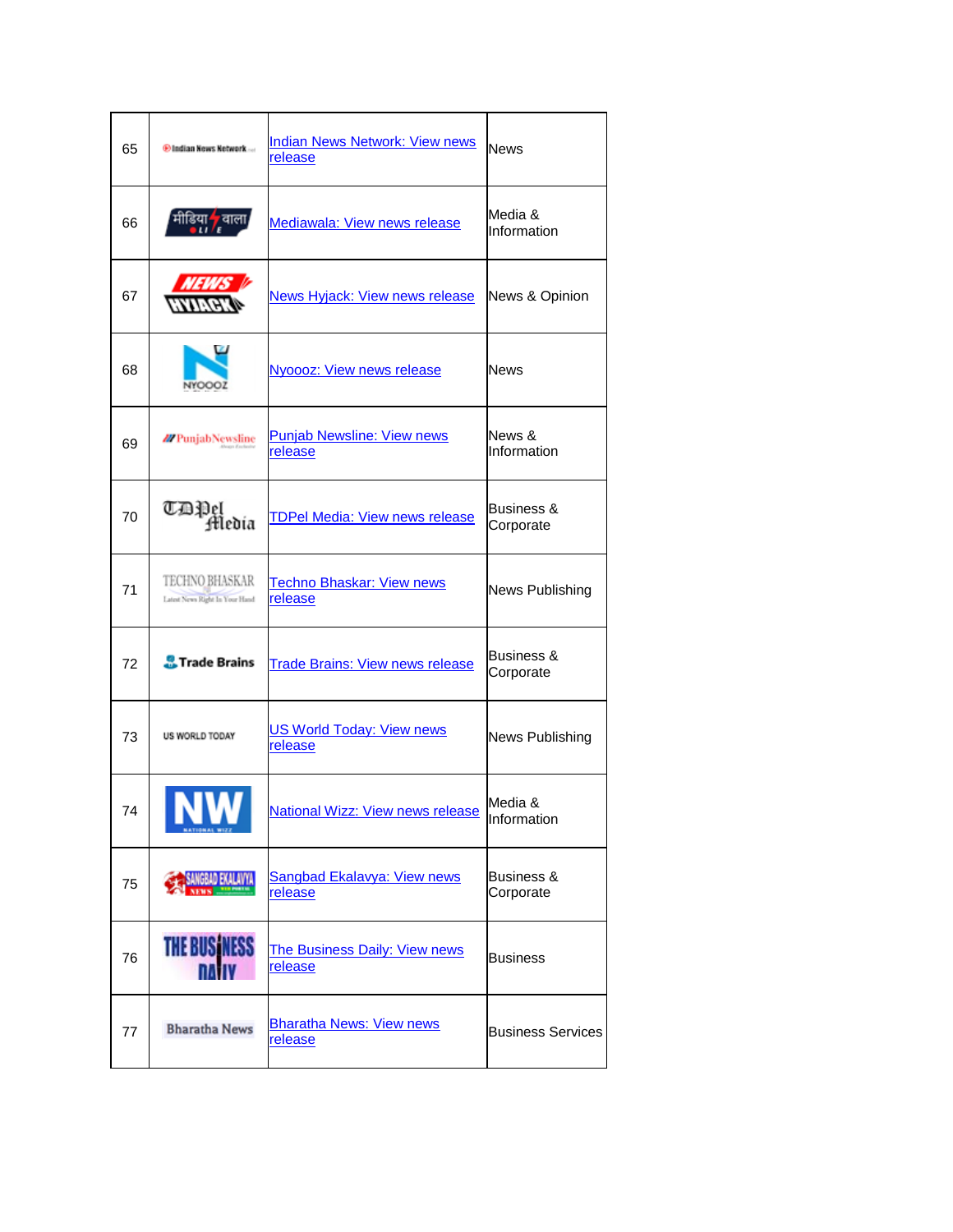| 78 | .<br>Iews               | <b>Trending News: View news</b><br>release       | News & Trends           |
|----|-------------------------|--------------------------------------------------|-------------------------|
| 79 | Dubai City Reporter     | <b>Dubai City Reporter: View news</b><br>release | News                    |
| 80 | News Break              | <b>News Break: View news release</b>             | News                    |
| 81 | NewsOnFloor             | <b>News on Floor: View news release</b>          | News &<br>Information   |
| 82 | <b>news a line</b>      | <b>Newsr: View news release</b>                  | <b>Business News</b>    |
| 83 |                         | 4State News: View news release                   | Business &<br>Corporate |
| 84 | One News Page           | <b>One News Page: View news</b><br>release       | News Publishing         |
| 85 | <b>Today Now</b>        | <b>Today Now: View news release</b>              | News                    |
| 86 | <b>BizNewsConnect</b>   | <b>Biz News Connect: View news</b><br>release    | News Publishing         |
| 87 | LIFE <b><i>SARE</i></b> | Life Care News: View news<br>release             | Media &<br>Information  |
| 88 | Rajasthnan<br>Horizon.  | Rajasthan Horizon: View news<br>release          | News &<br>Information   |
| 89 | <b>READBOX</b>          | <b>Readbox: View news release</b>                | Media &<br>Information  |
| 90 | THE                     | The Image Connect: View news<br>release          | News Publishing         |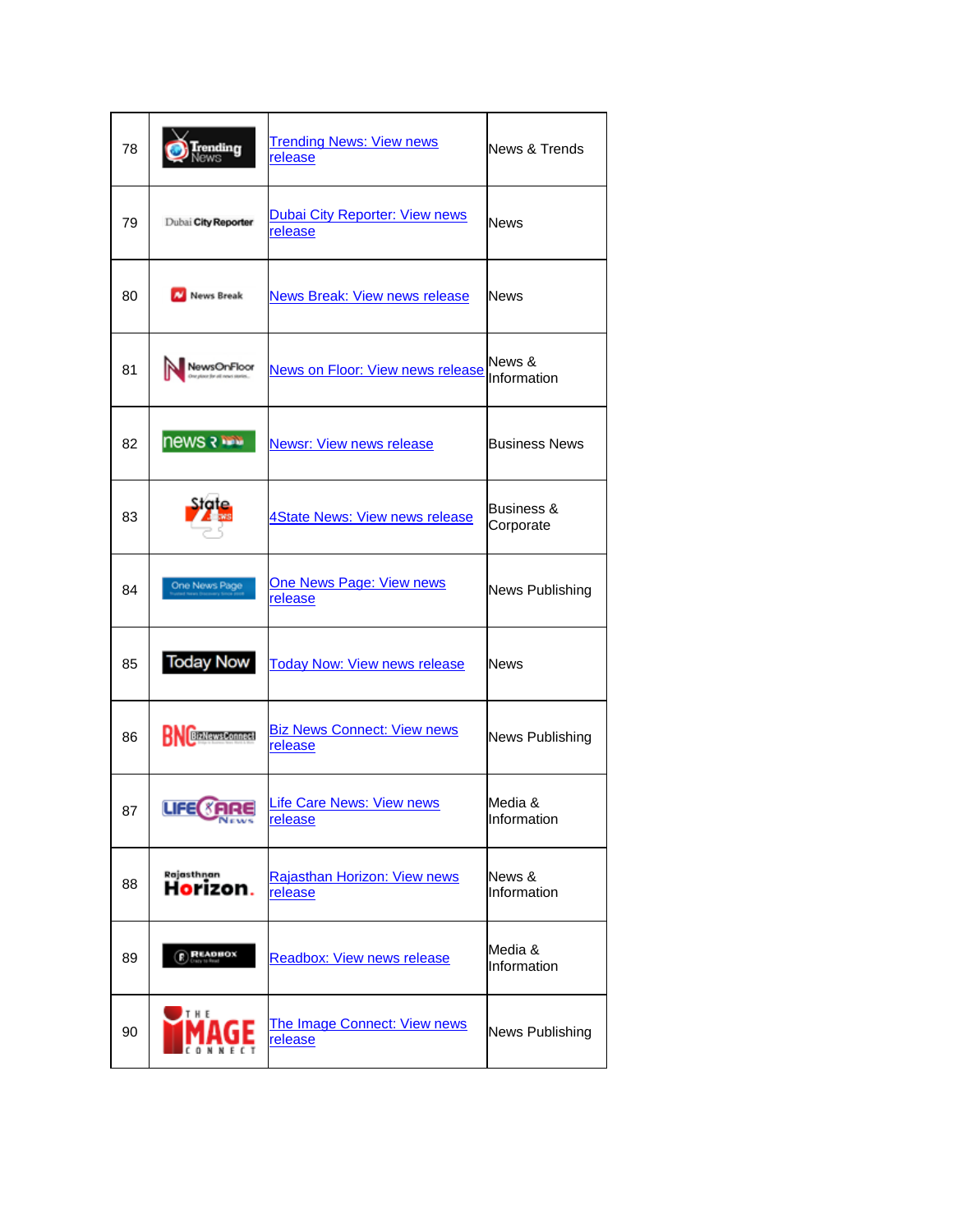| 91  | SOOCHNA                                            | Soochna: View news release                          | News &<br>Information            |
|-----|----------------------------------------------------|-----------------------------------------------------|----------------------------------|
| 92  | South China Herald                                 | South China Herald: View news<br><u>release</u>     | News & Trends                    |
| 93  | Wasbington DC Despatch                             | <b>Washington DC Despatch: View</b><br>news release | Media &<br>Information           |
| 94  | <b>Good Report</b><br>Think Different              | <b>Good Report: View news release</b>               | News Publishing                  |
| 95  | atranew                                            | <b>NewsZNew: View news release</b>                  | News &<br>Information            |
| 96  | <b>GO EARTH</b><br>A CUTAN EARTH IS A NAPPY EARTH! | Go Earth: View news release                         | Media &<br>Information           |
| 97  | <b>News Deck</b>                                   | <b>News Deck: View news release</b>                 | Media &<br>Information           |
| 98  | <b>NEWSEDGE</b>                                    | News Edge 360: View news<br>release                 | News &<br>Information            |
| 99  | <b>News Chronicle</b>                              | <b>News Chronicle: View news</b><br><u>release</u>  | News Publishing                  |
| 100 | THE MORNING                                        | The Morning: View news release                      | Media &<br>Information           |
| 101 | हमारा (§<br>समाचार                                 | Hamara Samachar: View news<br>release               | News & Opinion                   |
| 102 | MES<br>Vewsnappa                                   | <b>Local News Paper: View news</b><br>release       | News &<br>Information            |
| 103 | <b>Detu Dork Despatch</b>                          | <b>New York Despatch: View news</b><br>release      | <b>Business &amp;</b><br>Economy |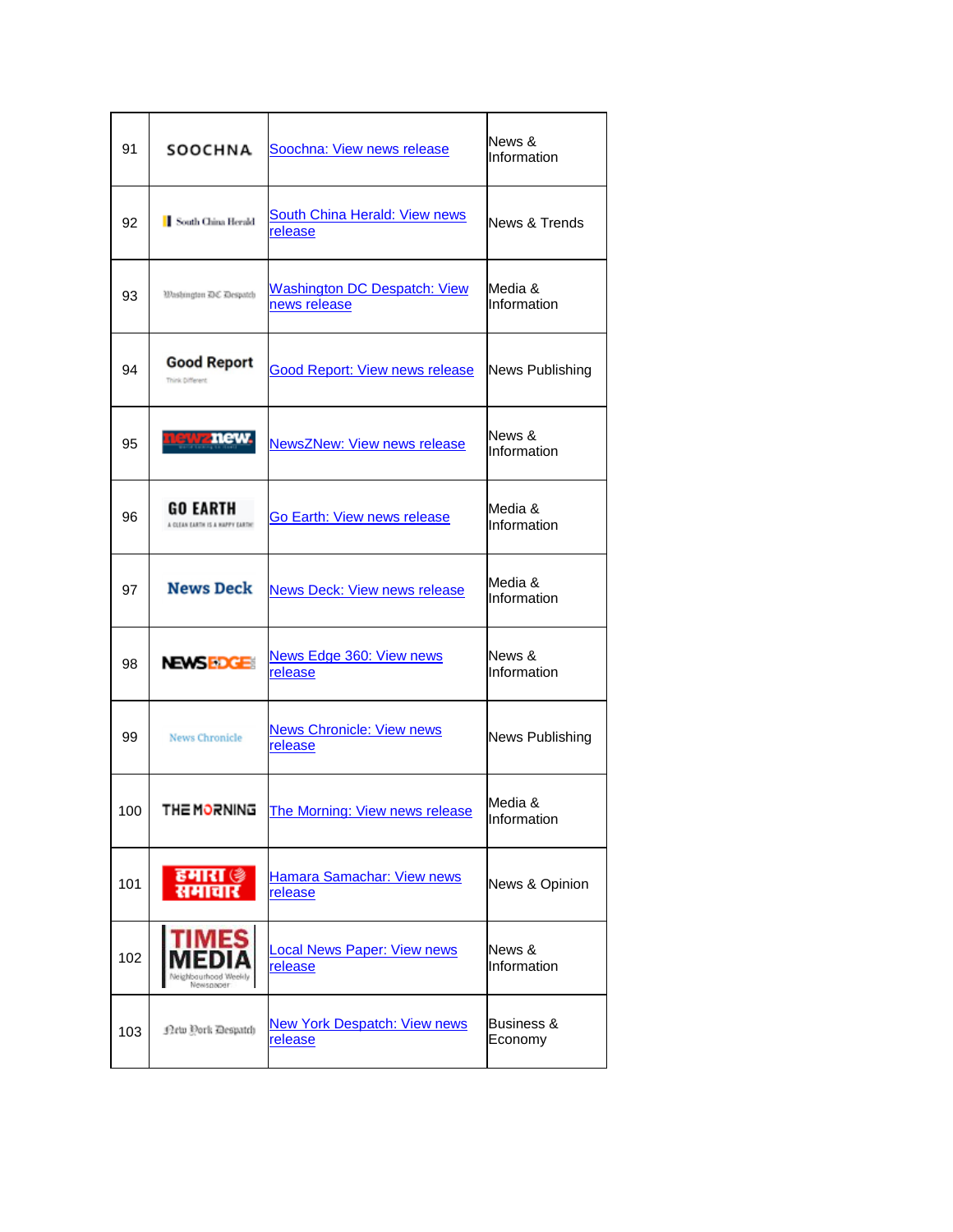| 104 | E Che Rolkata Mail                                      | The Kolkata Mail: View news<br>release                   | News &<br>Information              |
|-----|---------------------------------------------------------|----------------------------------------------------------|------------------------------------|
| 105 | <b>O</b> adimarket                                      | <b>Badi Market: View news release</b>                    | Media &<br>Information             |
| 106 | <b>News Time Now</b>                                    | <b>News Time Now: View news</b><br>release               | News &<br>Information              |
| 107 | <b>Odisha Post</b>                                      | Odisha Post: View news release                           | Media &<br>Information             |
| 108 | <b>NASHEMAN.IN</b>                                      | Nasheman: View news release                              | News & Opinion                     |
| 109 |                                                         | <b>My Nation News: View news</b><br>release              | <b>Business &amp;</b><br>Corporate |
| 110 |                                                         | <b>Nation News: View news release</b>                    | News &<br>Information              |
| 111 |                                                         | The Reporting Today: View news<br>release                | Media &<br>Information             |
| 112 | Hotable Today<br>$\boxed{1}$<br>TOD BY'S AUTORCE THOUGH | Notable Today: View news release News & Opinion          |                                    |
| 113 | NEW FBLARE                                              | <b>News Blare: View news release</b>                     | News &<br>Information              |
| 114 | <b>anortheasttimes</b>                                  | <b>North East Times: View news</b><br>release            | <b>Business News</b>               |
| 115 | வகைகம் தமிழ் நாடு<br>Fanakkant TAMIL NADU               | Vanakkam Tamil Nadu: View news News & Opinion<br>release |                                    |
| 116 |                                                         | Khabar Live Hyderabad: View<br>news release              | News                               |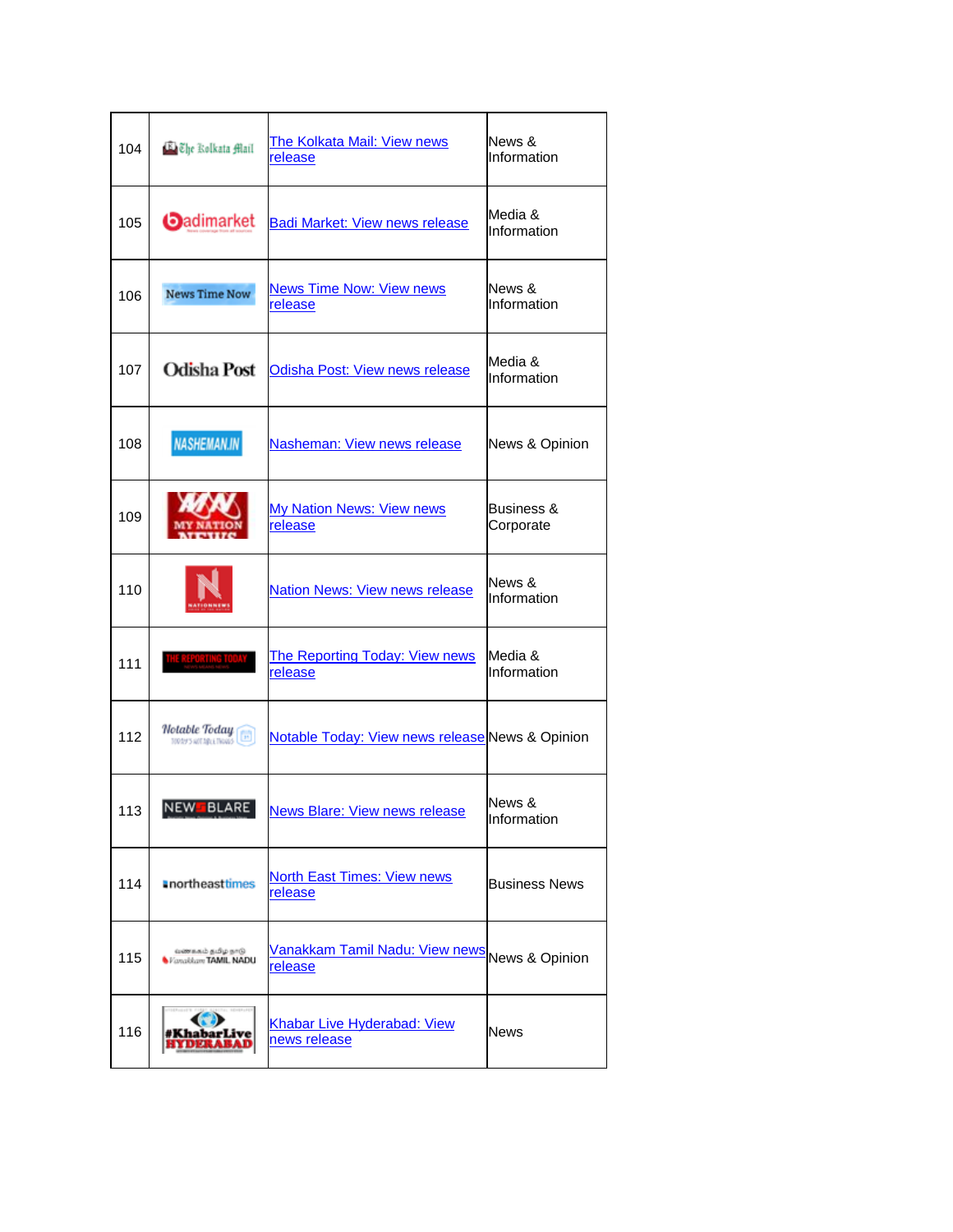| 117 |                                                     | <u> Online Media Cafe: View news</u><br><b>release</b> | <b>Business News</b>                     |
|-----|-----------------------------------------------------|--------------------------------------------------------|------------------------------------------|
| 118 | <b>STARTUP CITY</b>                                 | <b>Startup City: View news release</b>                 | <b>Business &amp;</b><br><b>Startups</b> |
| 119 | <b>The CEO Magazine</b>                             | The CEO Magazine: View news<br>release                 | Business &<br><b>Startups</b>            |
| 120 | <b>&amp;</b><br>Coventment <b>CIUPPLI</b> India com | <b>Investment Guru: View news</b><br>release           | Business &<br>Finance                    |
| 121 | <b>CHESSIC AAINAL</b>                               | <b>Ek Aaina Bharat: View news</b><br>release           | News &<br>Information                    |
| 122 | $B$ <b>C</b> them                                   | <b>IBG News: View news release</b>                     | <b>Business</b>                          |
| 123 | <b>Live Chronicle</b>                               | Live Chronicle: View news release                      | Development<br><b>News</b>               |
| 124 | PunjabLIVE A ਪੰਜਾਬ ਲਾਈਵ                             | <b>Punjab Live: View news release</b>                  | Business &<br>Corporate                  |
| 125 | South India NEWS                                    | <b>South India News: View news</b><br>release          | Business &<br>Corporate                  |
| 126 | StartUp<br>ferminal                                 | <b>Startup Terminal: View news</b><br><u>release</u>   | <b>Business &amp;</b><br>Startups        |
| 127 | <b>INDO</b>                                         | Indore Dil se: View news release                       | News &<br>Information                    |
| 128 | mti                                                 | <b>MTI News: View news release</b>                     | News &<br>Information                    |
| 129 | FACE 7                                              | <b>Face 2 News: View news release</b>                  | News &<br>Information                    |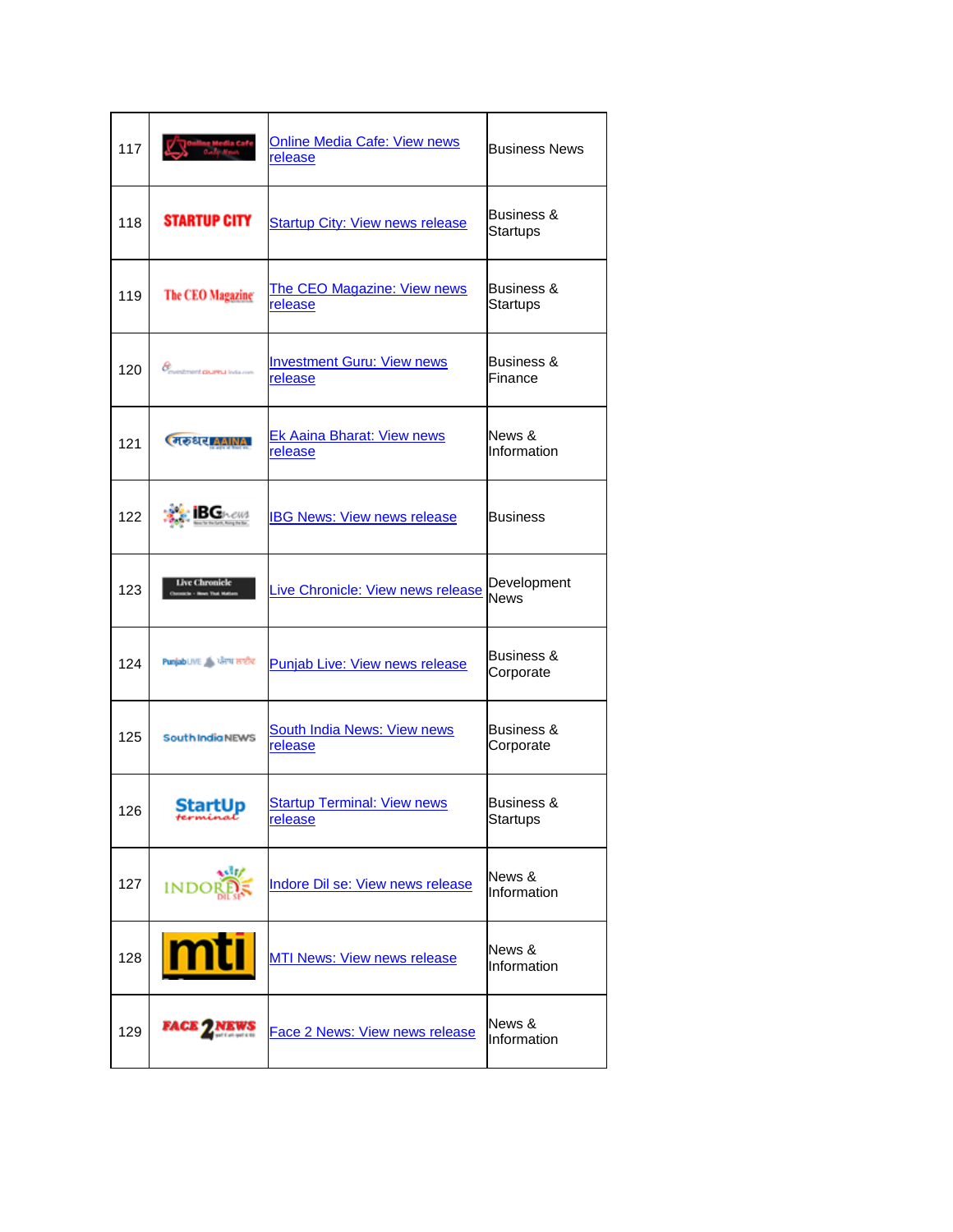| 130 | <b>OdishaRay</b>                     | Odisha Ray: View news release                           | <b>News Publishing</b>            |
|-----|--------------------------------------|---------------------------------------------------------|-----------------------------------|
| 131 | st <mark>art</mark> agist            | <b>Startagist: View news release</b>                    | Business &<br>Finance             |
| 132 |                                      | 5 Dariya News: View news release                        | News &<br>Information             |
| 133 | <b>AGRNews</b>                       | <b>AGR News: View news release</b>                      | Business &<br>Corporate           |
| 134 | <b>Enterprise World News</b>         | <b>Enterprise World News: View</b><br>news release      | <b>Business &amp;</b><br>Startups |
| 135 | <b>INTERNATIONAL</b><br>BRAND EQUITY | <b>International Brand Equity: View</b><br>news release | Market & Brands                   |
| 136 | SP Times                             | <b>SP Times: View news release</b>                      | Business &<br>Startups            |
| 137 | timestech.                           | <b>Times Tech: View news release</b>                    | Technology                        |
| 138 | EDNEWS.in                            | <b>Ten News: View news release</b>                      | News &<br>Information             |
| 139 | IDIIW                                | <b>IBTN9: View news release</b>                         | News & Opinion                    |
| 140 | <b>HANS</b> INDIA                    | The Hans India: View news<br>release                    | News &<br>Information             |
| 141 | Techphilie St                        | Techphlie: View news release                            | Technology                        |
| 142 | New Delhi Times                      | <b>New Delhi Times: View news</b><br>release            | News Publishing                   |